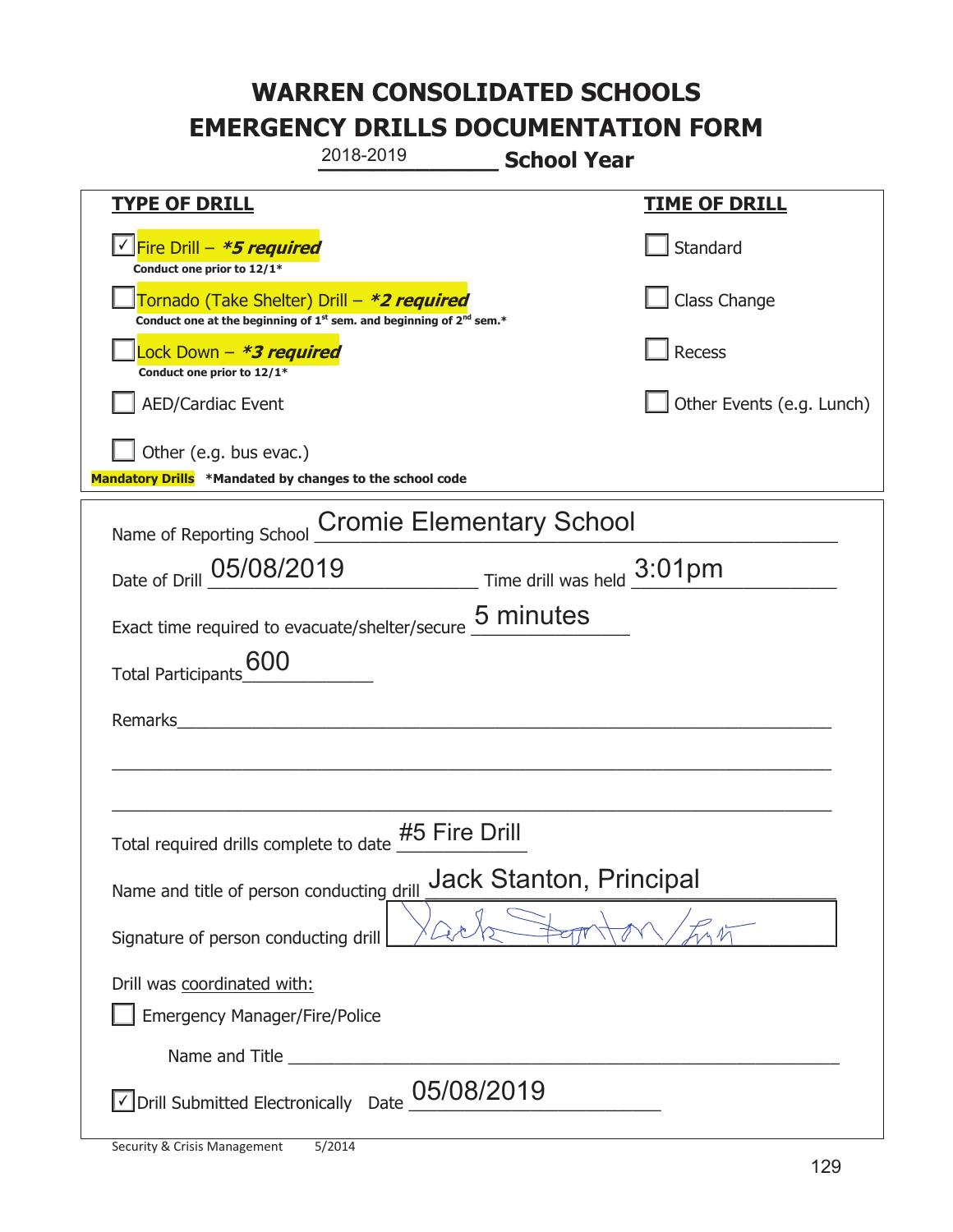|                                                                                    | 2018-2019                                                                                   | <b>School Year</b> |                                   |
|------------------------------------------------------------------------------------|---------------------------------------------------------------------------------------------|--------------------|-----------------------------------|
| <b>TYPE OF DRILL</b>                                                               |                                                                                             |                    | <b>TIME OF DRILL</b>              |
| Fire Drill - *5 required<br>Conduct one prior to 12/1*                             |                                                                                             |                    | $\lfloor \angle \rfloor$ Standard |
| Tornado (Take Shelter) Drill – *2 required                                         | Conduct one at the beginning of 1 <sup>st</sup> sem. and beginning of 2 <sup>nd</sup> sem.* |                    | Class Change                      |
| Lock Down - <b>*3 required</b><br>Conduct one prior to 12/1*                       |                                                                                             |                    | Recess                            |
| <b>AED/Cardiac Event</b>                                                           |                                                                                             |                    | Other Events (e.g. Lunch)         |
| Other (e.g. bus evac.)<br>Mandatory Drills *Mandated by changes to the school code |                                                                                             |                    |                                   |
| Name of Reporting School                                                           | <b>Cromie Elementary School</b>                                                             |                    |                                   |
| Date of Drill 04/22/2019                                                           | $\frac{1:21}{2}$ Time drill was held $\frac{1:21}{2}$                                       |                    |                                   |
| Exact time required to evacuate/shelter/secure 5 minutes                           |                                                                                             |                    |                                   |
| 620<br><b>Total Participants</b>                                                   |                                                                                             |                    |                                   |
| Remarks                                                                            |                                                                                             |                    |                                   |
|                                                                                    |                                                                                             |                    |                                   |
|                                                                                    |                                                                                             |                    |                                   |
| Total required drills complete to date $\frac{\#4}{\qquad}$ Fire                   |                                                                                             |                    |                                   |
| <b>Jack Stanton, Prinicpal</b><br>Name and title of person conducting drill        |                                                                                             |                    |                                   |
| Signature of person conducting drill                                               |                                                                                             |                    |                                   |
| Drill was coordinated with:<br><b>Emergency Manager/Fire/Police</b>                |                                                                                             |                    |                                   |
|                                                                                    |                                                                                             |                    |                                   |
| Drill Submitted Electronically Date                                                | 04/22/2019                                                                                  |                    |                                   |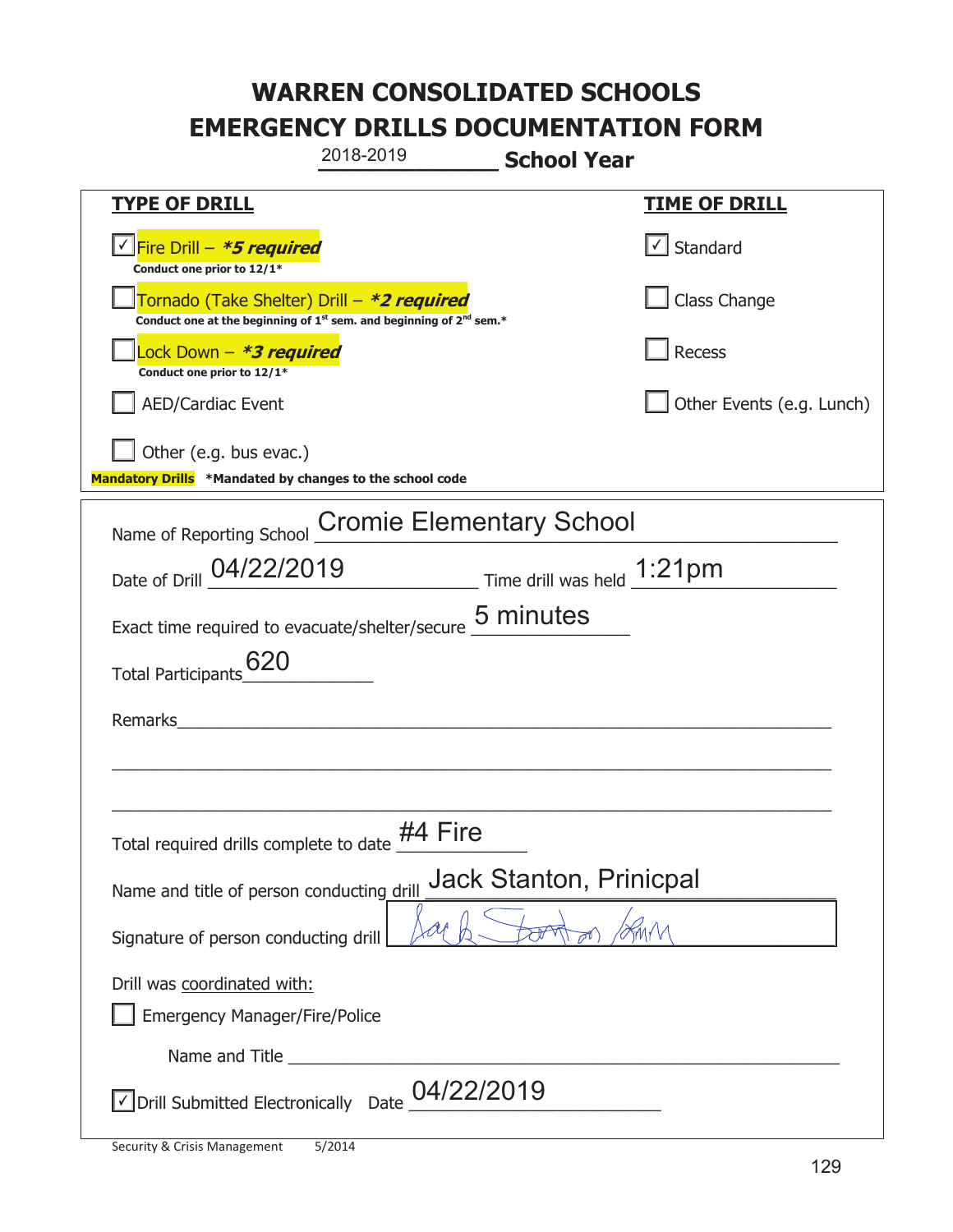| 2018-2019                                                                                                                                 | <b>School Year</b>                |  |  |
|-------------------------------------------------------------------------------------------------------------------------------------------|-----------------------------------|--|--|
| <b>TYPE OF DRILL</b>                                                                                                                      | <u>TIME OF DRILL</u>              |  |  |
| Fire Drill - *5 required<br>Conduct one prior to 12/1*                                                                                    | $\lfloor \angle \rfloor$ Standard |  |  |
| Tornado (Take Shelter) Drill – *2 required<br>Conduct one at the beginning of 1 <sup>st</sup> sem. and beginning of 2 <sup>nd</sup> sem.* | Class Change                      |  |  |
| Lock Down - <b>*3 required</b><br>Conduct one prior to 12/1*                                                                              | Recess                            |  |  |
| <b>AED/Cardiac Event</b>                                                                                                                  | Other Events (e.g. Lunch)         |  |  |
| Other (e.g. bus evac.)<br>Mandatory Drills *Mandated by changes to the school code                                                        |                                   |  |  |
| Name of Reporting School                                                                                                                  | <b>Cromie Elementary School</b>   |  |  |
| Date of Drill 03/05/2019 Time drill was held 2:30pm                                                                                       |                                   |  |  |
| Exact time required to evacuate/shelter/secure 4 minutes                                                                                  |                                   |  |  |
| 620<br><b>Total Participants</b>                                                                                                          |                                   |  |  |
| Remarks                                                                                                                                   |                                   |  |  |
|                                                                                                                                           |                                   |  |  |
| Total required drills complete to date                                                                                                    | #2 Shelter                        |  |  |
| <b>Jack Stanton, Principal</b><br>Name and title of person conducting drill                                                               |                                   |  |  |
| Signature of person conducting drill                                                                                                      |                                   |  |  |
| Drill was coordinated with:<br><b>Emergency Manager/Fire/Police</b>                                                                       |                                   |  |  |
|                                                                                                                                           |                                   |  |  |
| √ Drill Submitted Electronically Date                                                                                                     | 03/05/2019                        |  |  |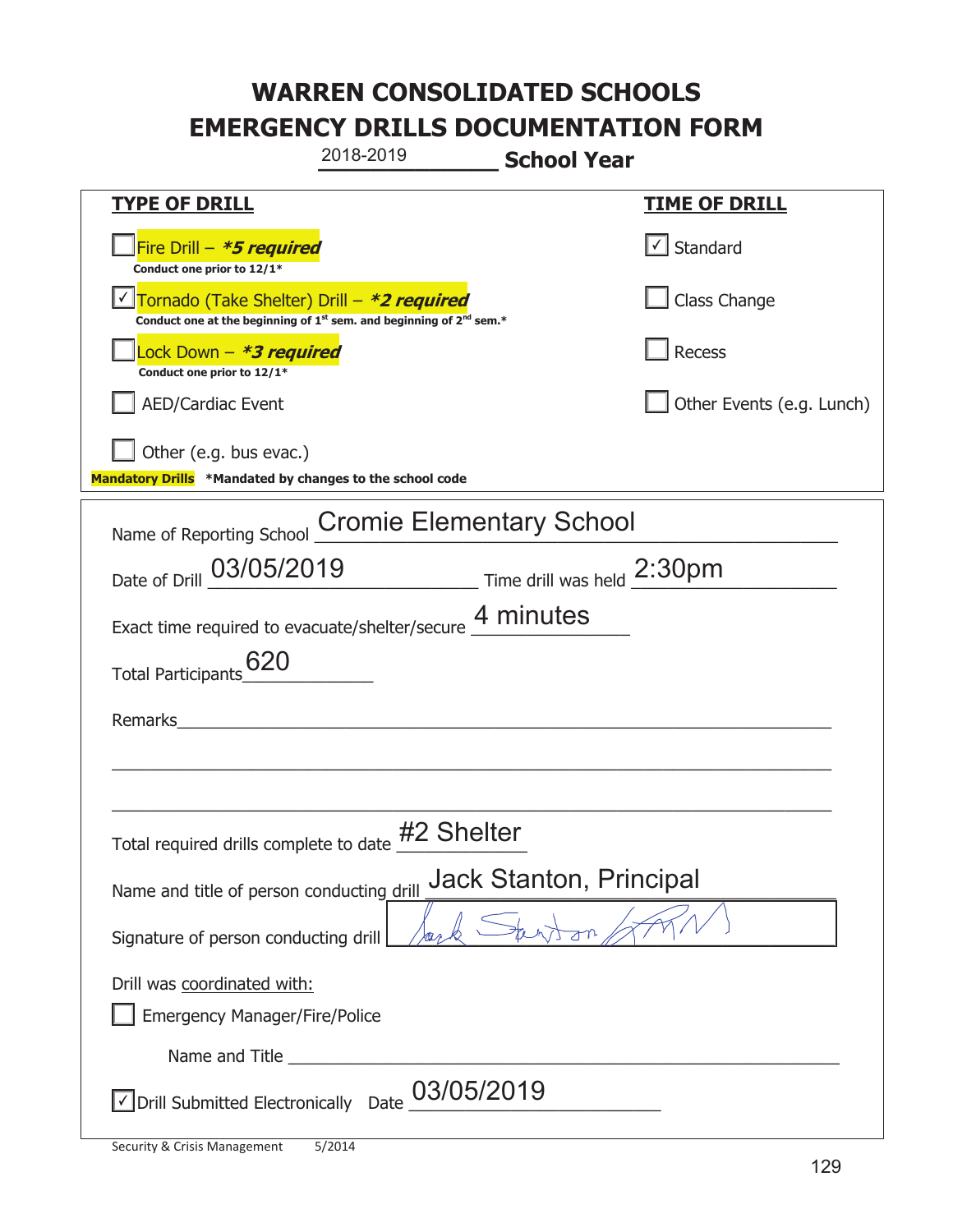| 2018-2019                                                                                                                                 | <b>School Year</b>              |  |  |
|-------------------------------------------------------------------------------------------------------------------------------------------|---------------------------------|--|--|
| <b>TYPE OF DRILL</b>                                                                                                                      | <b>TIME OF DRILL</b>            |  |  |
| Fire Drill - *5 required<br>Conduct one prior to 12/1*                                                                                    | $\cup$ Standard                 |  |  |
| Tornado (Take Shelter) Drill – *2 required<br>Conduct one at the beginning of 1 <sup>st</sup> sem. and beginning of 2 <sup>nd</sup> sem.* | Class Change                    |  |  |
| Lock Down - <b>*<i>3 required</i></b><br>Conduct one prior to 12/1*                                                                       | Recess                          |  |  |
| <b>AED/Cardiac Event</b>                                                                                                                  | Other Events (e.g. Lunch)       |  |  |
| Other (e.g. bus evac.)<br>Mandatory Drills *Mandated by changes to the school code                                                        |                                 |  |  |
| Name of Reporting School                                                                                                                  | <b>Cromie Elementary School</b> |  |  |
| Date of Drill 02/27/2019 Time drill was held 2:45pm                                                                                       |                                 |  |  |
| Exact time required to evacuate/shelter/secure $\frac{3}{2}$ minutes                                                                      |                                 |  |  |
| <b>600</b><br><b>Total Participants</b>                                                                                                   |                                 |  |  |
| Remarks                                                                                                                                   |                                 |  |  |
|                                                                                                                                           |                                 |  |  |
|                                                                                                                                           |                                 |  |  |
| Total required drills complete to date                                                                                                    | #3 Lock down - lights out       |  |  |
| Name and title of person conducting drill                                                                                                 | <b>Jack Stanton</b>             |  |  |
| $\wedge \sqrt{M}$<br>Signature of person conducting drill                                                                                 |                                 |  |  |
| Drill was coordinated with:                                                                                                               |                                 |  |  |
| <b>Emergency Manager/Fire/Police</b>                                                                                                      |                                 |  |  |
|                                                                                                                                           |                                 |  |  |
| $\sqrt{\text{Drill}}$ Submitted Electronically Date $\underline{\text{02}}$ /27/2019                                                      |                                 |  |  |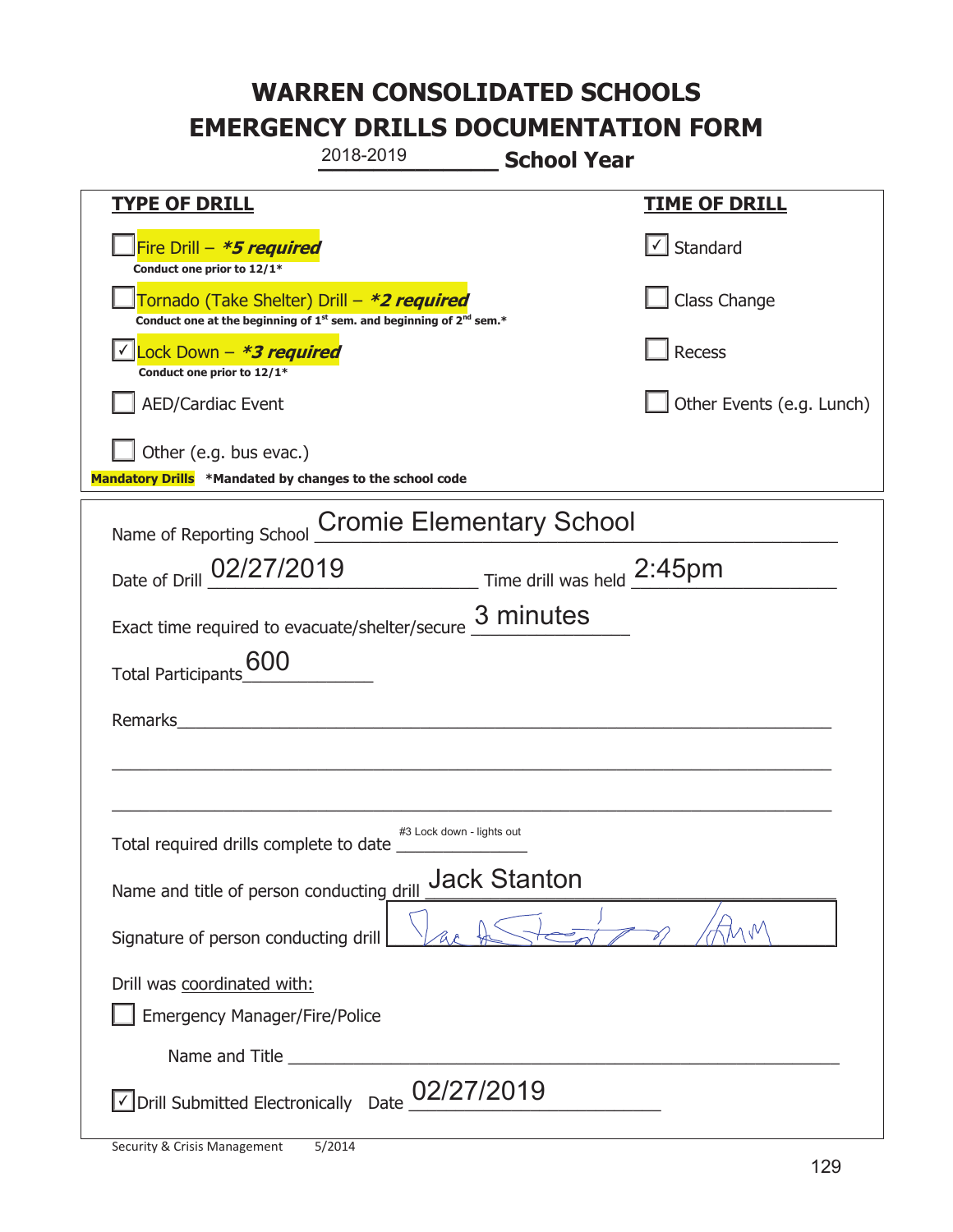|                                                                                    | 2018-2019                                                                     | <b>School Year</b>             |                           |
|------------------------------------------------------------------------------------|-------------------------------------------------------------------------------|--------------------------------|---------------------------|
| <b>TYPE OF DRILL</b>                                                               |                                                                               |                                | <u>TIME OF DRILL</u>      |
| Fire Drill - *5 required<br>Conduct one prior to 12/1*                             |                                                                               |                                | √ Standard                |
| Tornado (Take Shelter) Drill – *2 required                                         | Conduct one at the beginning of $1^{st}$ sem. and beginning of $2^{nd}$ sem.* |                                | Class Change              |
| ock Down - <b>*3 required</b><br>Conduct one prior to 12/1*                        |                                                                               |                                | Recess                    |
| <b>AED/Cardiac Event</b>                                                           |                                                                               |                                | Other Events (e.g. Lunch) |
| Other (e.g. bus evac.)<br>Mandatory Drills *Mandated by changes to the school code |                                                                               |                                |                           |
| Name of Reporting School                                                           | <b>Cromie Elementary School</b>                                               |                                |                           |
| Date of Drill 01/09/2019 Time drill was held 10:33am                               |                                                                               |                                |                           |
| Exact time required to evacuate/shelter/secure 4 minutes                           |                                                                               |                                |                           |
| 625<br>Total Participants                                                          |                                                                               |                                |                           |
| All clear in 4 minutes                                                             |                                                                               |                                |                           |
|                                                                                    |                                                                               |                                |                           |
|                                                                                    |                                                                               |                                |                           |
| Total required drills complete to date $#1$ Shelter                                |                                                                               |                                |                           |
| Name and title of person conducting drill                                          |                                                                               | <b>Jack Stanton, Principal</b> |                           |
| Signature of person conducting drill                                               |                                                                               |                                | m                         |
| Drill was coordinated with:<br><b>Emergency Manager/Fire/Police</b>                |                                                                               |                                |                           |
|                                                                                    |                                                                               |                                |                           |
| Drill Submitted Electronically Date                                                | 01/09/2019                                                                    |                                |                           |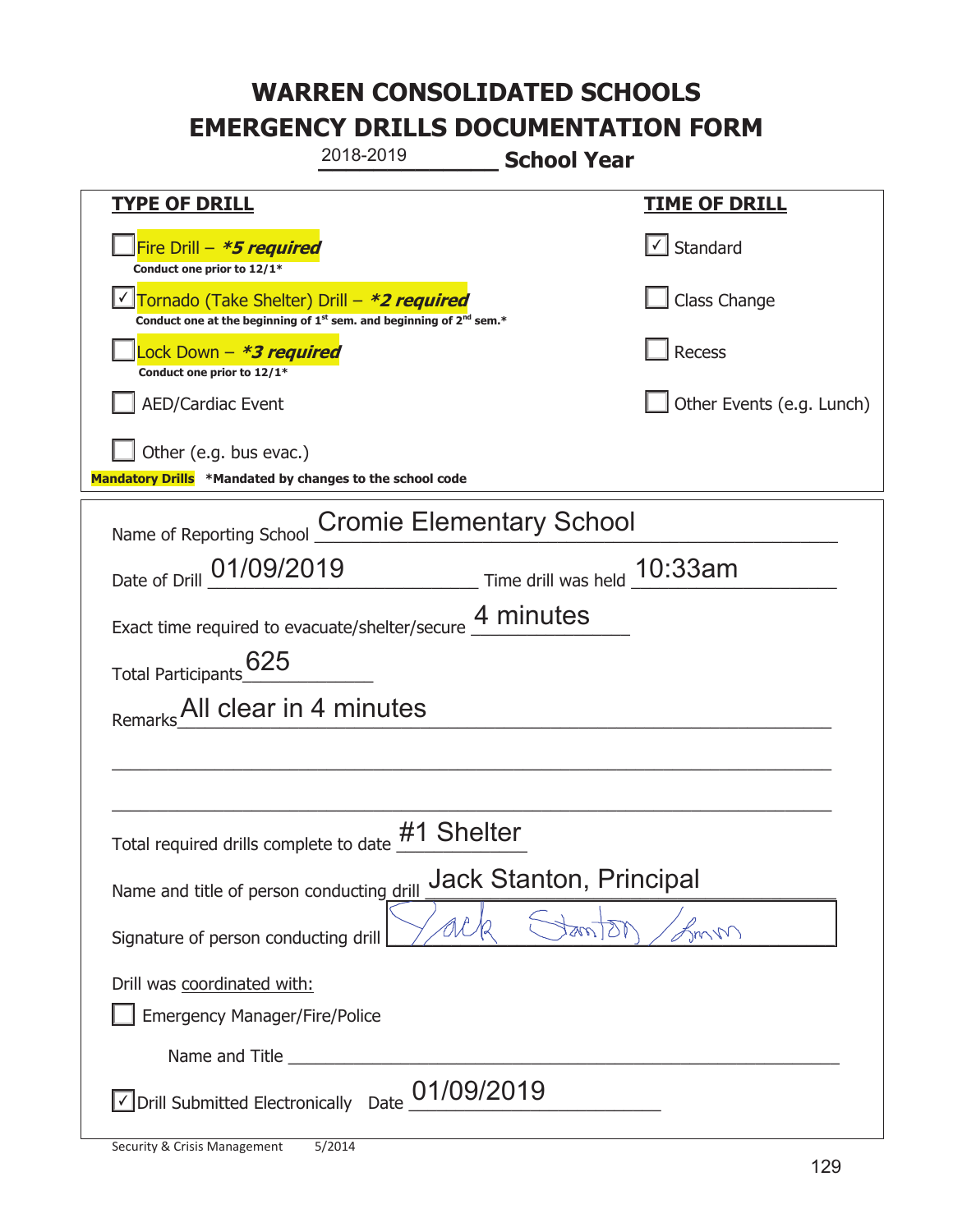| 2018-2019                                                                                                                   | <b>School Year</b>                    |  |  |
|-----------------------------------------------------------------------------------------------------------------------------|---------------------------------------|--|--|
| <b>TYPE OF DRILL</b>                                                                                                        | <b>TIME OF DRILL</b>                  |  |  |
| <u> √ Fire Drill – <b>*5 required</b></u><br>Conduct one prior to 12/1*                                                     | $\lfloor \checkmark \rfloor$ Standard |  |  |
| Tornado (Take Shelter) Drill – *2 required<br>Conduct one at the beginning of $1^{st}$ sem. and beginning of $2^{nd}$ sem.* | Class Change                          |  |  |
| Lock Down - <b>*3 required</b><br>Conduct one prior to 12/1*                                                                | Recess                                |  |  |
| <b>AED/Cardiac Event</b>                                                                                                    | Other Events (e.g. Lunch)             |  |  |
| Other (e.g. bus evac.)<br>Mandatory Drills *Mandated by changes to the school code                                          |                                       |  |  |
| Name of Reporting School Cromie Elementary School                                                                           |                                       |  |  |
| Date of Drill 11/12/2018<br>Time drill was held 3:05pm                                                                      |                                       |  |  |
| Exact time required to evacuate/shelter/secure 4 minutes                                                                    |                                       |  |  |
| Total Participants_625                                                                                                      |                                       |  |  |
| Remarks                                                                                                                     |                                       |  |  |
|                                                                                                                             |                                       |  |  |
|                                                                                                                             |                                       |  |  |
| Total required drills complete to date #3 Fire                                                                              |                                       |  |  |
| <b>Jack Stanton, Principal</b><br>Name and title of person conducting drill                                                 |                                       |  |  |
| Signature of person conducting drill                                                                                        |                                       |  |  |
| Drill was coordinated with:                                                                                                 |                                       |  |  |
| Emergency Manager/Fire/Police                                                                                               |                                       |  |  |
|                                                                                                                             |                                       |  |  |
| 11/15/2018<br>√ Drill Submitted Electronically Date                                                                         |                                       |  |  |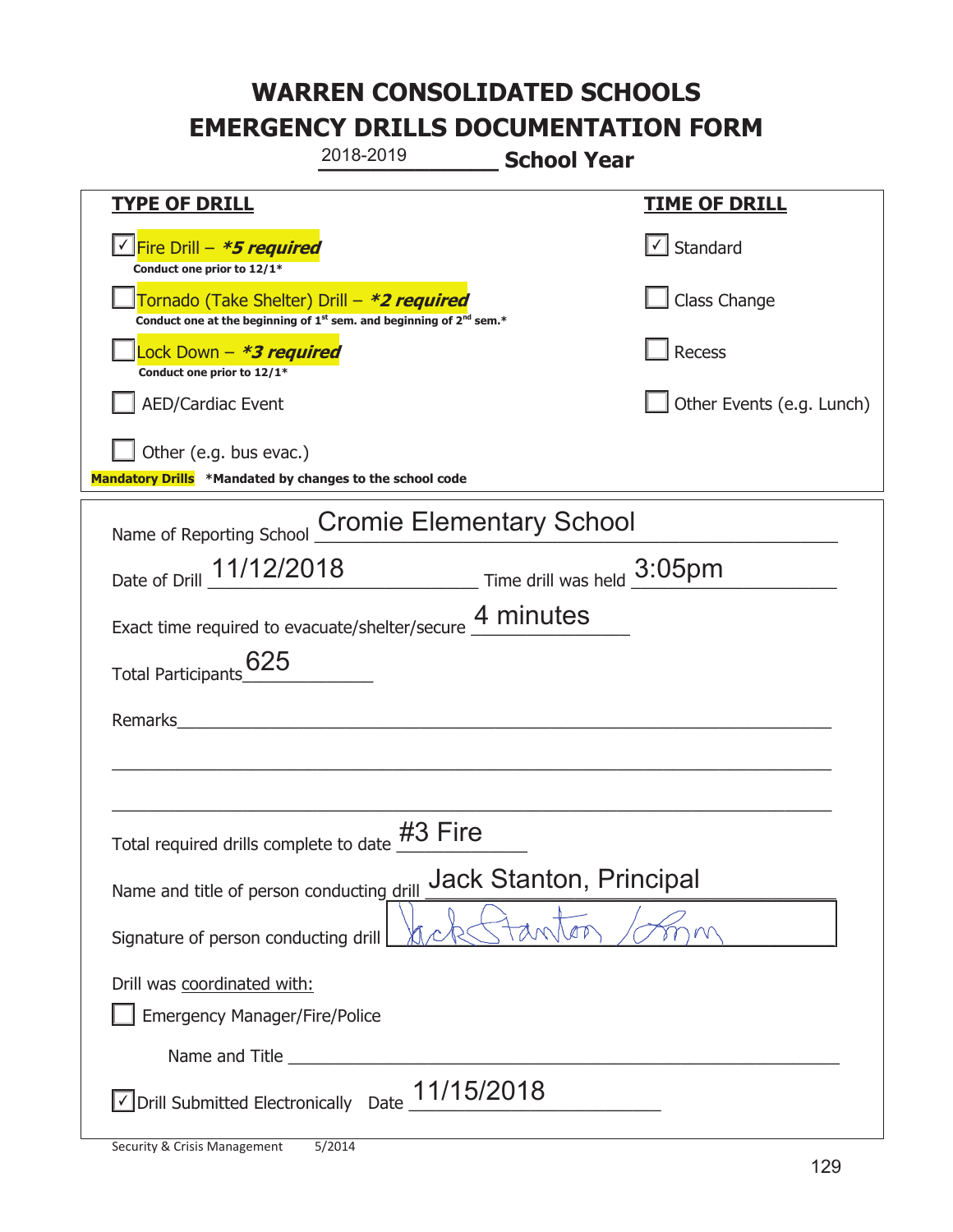|                                                                                    | 2018-2019                                                                     | <b>School Year</b>          |  |
|------------------------------------------------------------------------------------|-------------------------------------------------------------------------------|-----------------------------|--|
| <u>TYPE OF DRILL</u>                                                               |                                                                               | <u>TIME OF DRILL</u>        |  |
| Fire Drill - *5 required<br>Conduct one prior to 12/1*                             |                                                                               | Standard                    |  |
| Tornado (Take Shelter) Drill – *2 required                                         | Conduct one at the beginning of $1^{st}$ sem. and beginning of $2^{nd}$ sem.* | Class Change                |  |
| Lock Down – <b>*<i>3 required</i></b><br>Conduct one prior to 12/1*                |                                                                               | <b>Recess</b>               |  |
| <b>AED/Cardiac Event</b>                                                           |                                                                               | Other Events (e.g. Lunch)   |  |
| Other (e.g. bus evac.)<br>Mandatory Drills *Mandated by changes to the school code |                                                                               |                             |  |
| Name of Reporting School                                                           | <b>Cromie Elementary School</b>                                               |                             |  |
| Date of Drill 10/15/2018                                                           |                                                                               | Time drill was held 12:45pm |  |
| Exact time required to evacuate/shelter/secure                                     |                                                                               | <b>5 minutes</b>            |  |
| 625<br><b>Total Participants</b>                                                   |                                                                               |                             |  |
| <b>Remarks</b>                                                                     | This drill was done during lunch time.                                        |                             |  |
| There were students in classrooms, in the lunch room                               |                                                                               |                             |  |
| and on the playground at the time the drill was called.                            |                                                                               |                             |  |
| Total required drills complete to date $#2$ Fire                                   |                                                                               |                             |  |
| <b>Jack Stanton, Principal</b><br>Name and title of person conducting drill        |                                                                               |                             |  |
| Signature of person conducting drill                                               |                                                                               |                             |  |
| Drill was coordinated with:<br><b>Emergency Manager/Fire/Police</b>                |                                                                               |                             |  |
|                                                                                    |                                                                               |                             |  |
| Drill Submitted Electronically                                                     | 10/15/2018<br>Date                                                            |                             |  |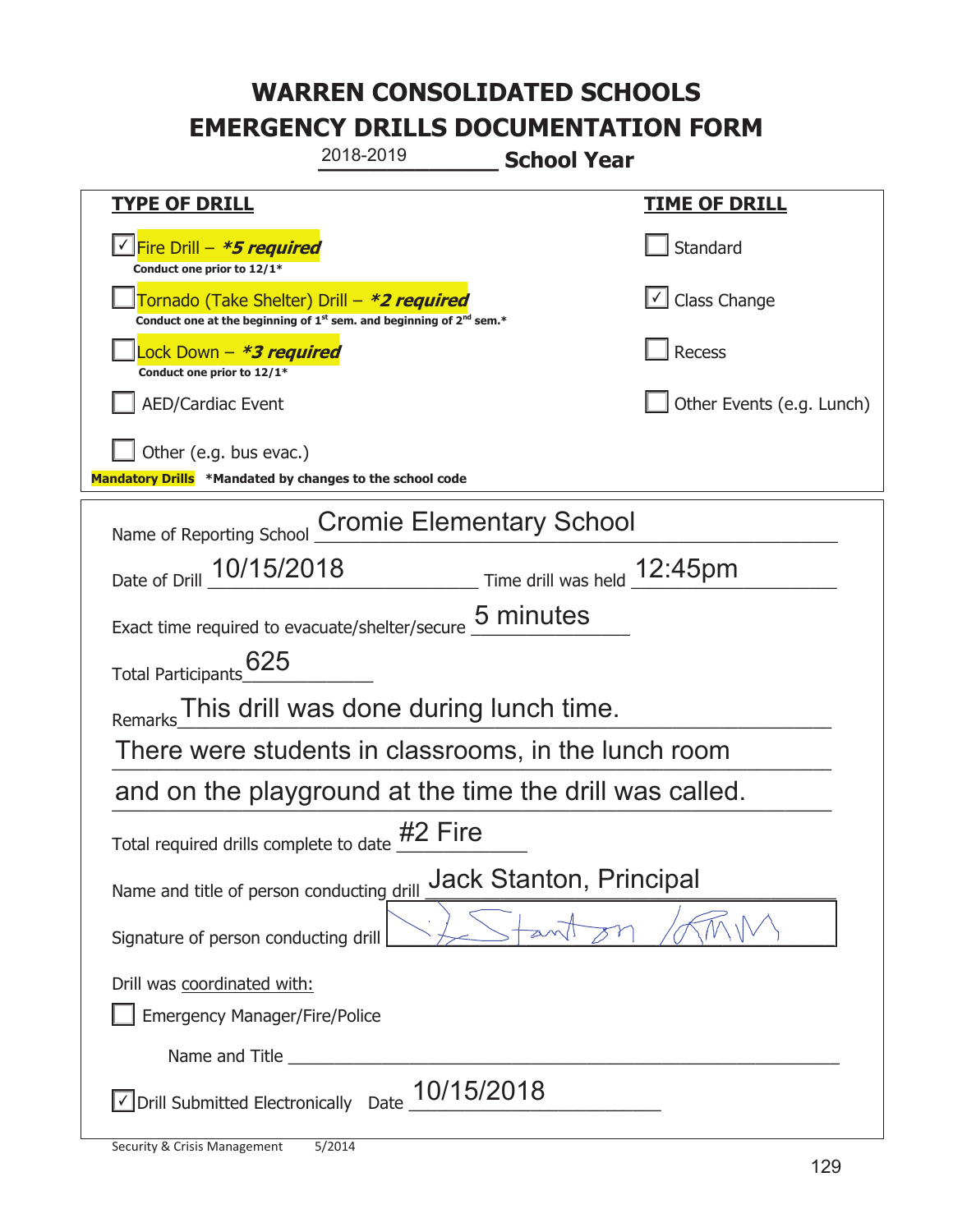|                                                                                    | 2018-2019                                                                                   | <b>School Year</b> |                           |
|------------------------------------------------------------------------------------|---------------------------------------------------------------------------------------------|--------------------|---------------------------|
| <b>TYPE OF DRILL</b>                                                               |                                                                                             |                    | <u>TIME OF DRILL</u>      |
| Fire Drill - *5 required<br>Conduct one prior to 12/1*                             |                                                                                             |                    | Standard                  |
| Tornado (Take Shelter) Drill – *2 required                                         | Conduct one at the beginning of 1 <sup>st</sup> sem. and beginning of 2 <sup>nd</sup> sem.* |                    | Class Change              |
| Lock Down - *3 required<br>Conduct one prior to 12/1*                              |                                                                                             |                    | Recess                    |
| <b>AED/Cardiac Event</b>                                                           |                                                                                             |                    | Other Events (e.g. Lunch) |
| Other (e.g. bus evac.)<br>Mandatory Drills *Mandated by changes to the school code |                                                                                             |                    |                           |
|                                                                                    | Name of Reporting School Cromie Elementary                                                  |                    |                           |
|                                                                                    |                                                                                             |                    |                           |
|                                                                                    | Date of Drill 09/26/2018 Time drill was held 9:45am                                         |                    |                           |
|                                                                                    | Exact time required to evacuate/shelter/secure 1 minute                                     |                    |                           |
| 625<br>Total Participants                                                          |                                                                                             |                    |                           |
| Remarks                                                                            |                                                                                             |                    |                           |
|                                                                                    |                                                                                             |                    |                           |
|                                                                                    |                                                                                             |                    |                           |
| Total required drills complete to date                                             | #1 - Lock Down-External                                                                     |                    |                           |
| Name and title of person conducting drill                                          | <b>Jack Stanton</b>                                                                         |                    |                           |
| Signature of person conducting drill                                               |                                                                                             | tanton / Shin      |                           |
| Drill was coordinated with:                                                        |                                                                                             |                    |                           |
| <b>Emergency Manager/Fire/Police</b>                                               |                                                                                             |                    |                           |
|                                                                                    |                                                                                             |                    |                           |
| Drill Submitted Electronically Date                                                | 09/26/2018                                                                                  |                    |                           |